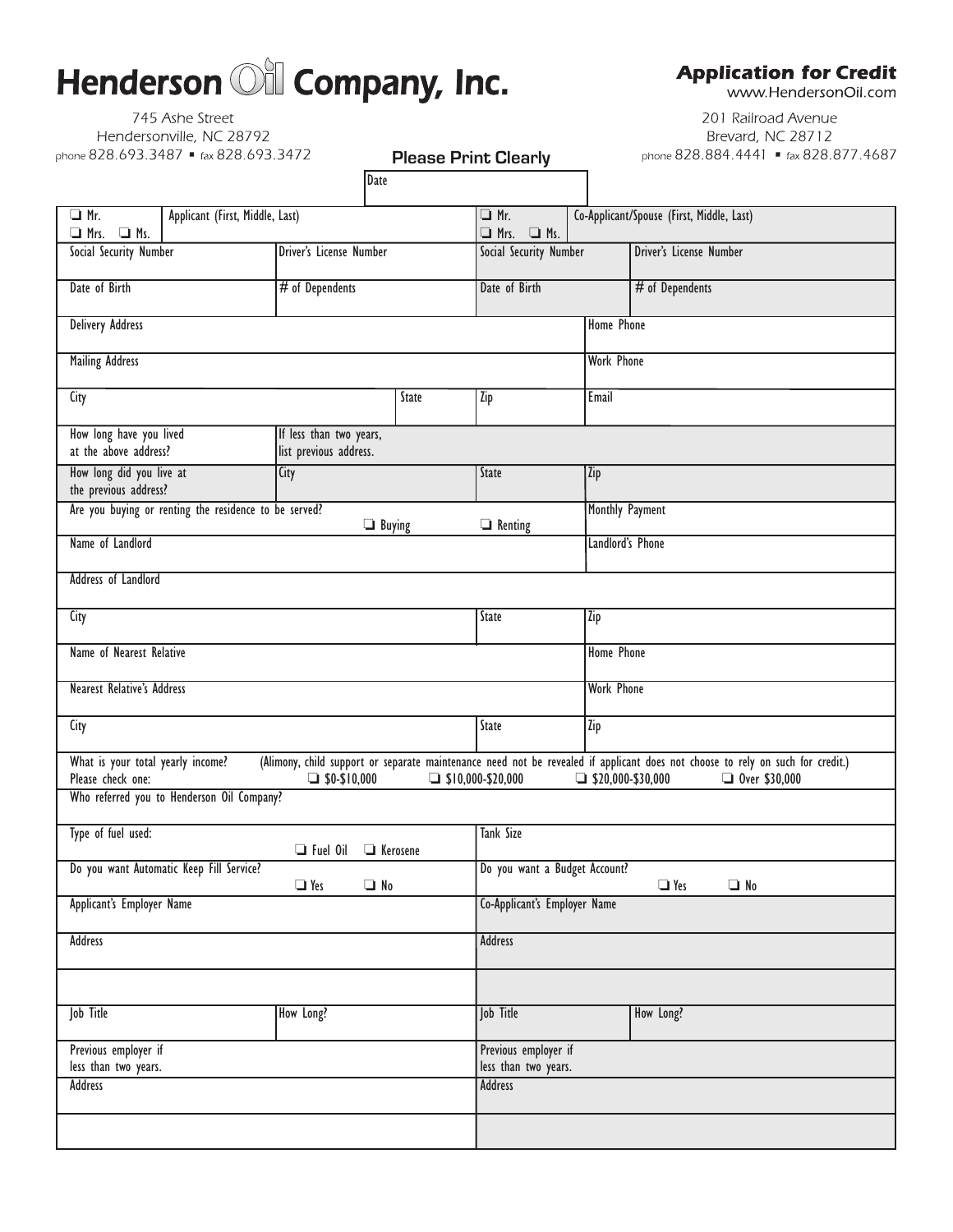| Name of Business       |                   |  |  |  |  |  |  |
|------------------------|-------------------|--|--|--|--|--|--|
|                        |                   |  |  |  |  |  |  |
| <b>Mailing Address</b> |                   |  |  |  |  |  |  |
|                        |                   |  |  |  |  |  |  |
| <b>State</b>           | Zip               |  |  |  |  |  |  |
|                        |                   |  |  |  |  |  |  |
|                        | <b>Work Phone</b> |  |  |  |  |  |  |
|                        |                   |  |  |  |  |  |  |
| <b>Mailing Address</b> |                   |  |  |  |  |  |  |
|                        |                   |  |  |  |  |  |  |
| <b>State</b>           | Zip               |  |  |  |  |  |  |
|                        |                   |  |  |  |  |  |  |
|                        | <b>Work Phone</b> |  |  |  |  |  |  |
|                        |                   |  |  |  |  |  |  |
| <b>Mailing Address</b> |                   |  |  |  |  |  |  |
|                        |                   |  |  |  |  |  |  |
| <b>State</b>           | Zip               |  |  |  |  |  |  |
|                        |                   |  |  |  |  |  |  |
|                        | <b>Work Phone</b> |  |  |  |  |  |  |

**Using street names or landmarks, please provide written directions to your home from downtown Hendersonville:**

The undersigned hereby applies for extension of credit from the above named Company, and agrees to be responsible for all credit extended on basis of this application. Since the credit requested is primarily for household purposes, all adult persons residing in the residence to be served (other than tenants) should sign this application. Signature indicates receipt of separate statement including terms of sales.

Henderson Oil Company, Inc. is authorized to investigate my credit record and exchange credit experience with other creditors and credit reporting agencies.

This information is given to obtain credit and is true and complete.

Applicant Signature Date Co-Applicant Signature Date

Rev. 0911

THE EQUAL CREDIT OPPORTUNITY ACT PROHIBITS CREDIT DISCRIMINATION ON THE BASIS OF SEX, RACE, MARITAL STATUS, RELIGION, NATIONAL ORIGIN, AGE, OR RECEIPT OF PUBLIC ASSISTANCE. IN CERTAIN SITUATIONS, CREDITORS MAY REQUEST SOME OF THIS INFORMATION, EXCEPT INFORMATION ABOUT RELIGION, BUT CREDITORS MAY NOT USE IT TO DISCRIMINATE WHEN DECIDING WHETHER OR GRANT CREDIT (PROVIDED THAT A PERSON HAS THE CAPACITY TO ENTER INTO A BINDING CONTRACT). THE FEDERAL AGENCY WHICH ADMINISTERS COMPLIANCE WITH THIS LAW IS THE FEDERAL TRADE COMMISSION, EQUAL CREDIT OPPORTUNITY, WASHINGTON, D.C. 20580.

**RETURN TO: Henderson Oil Company, Inc. • 745 Ashe Street • Hendersonville, NC 28792 • Fax 828.693.3472**